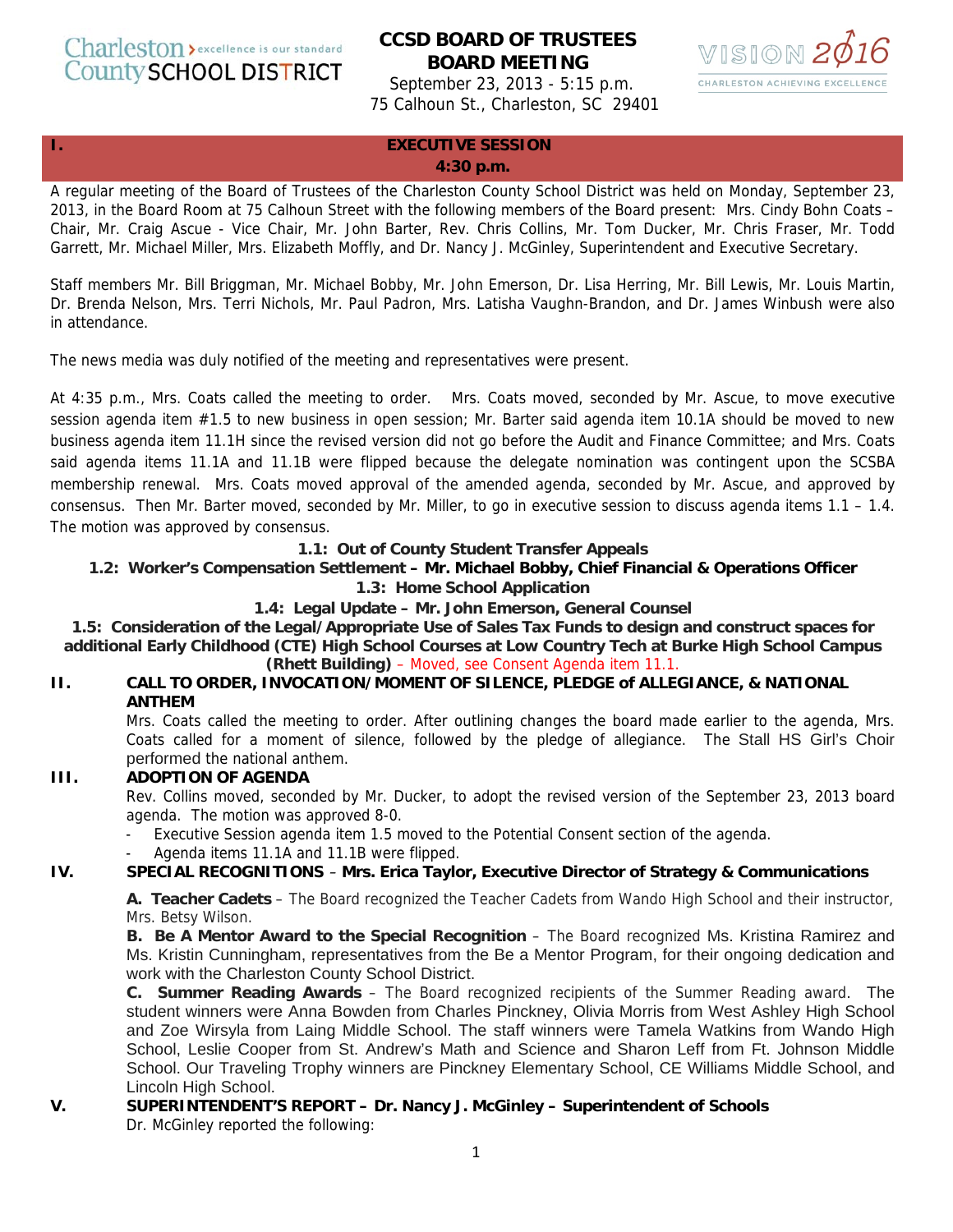- The School Choice Fair was held this past Saturday. Mr. Paul Padron and staff were commended for their work in planning the event.
- The District's annual Parent University Fair will be held this Saturday at Stall HS. Dr. McGinley thanked Piggly Wiggly for being the main sponsor of the event.
- Dr. McGinley reported that she met with staff from Charleston Developmental Academy today. CCSD will continue to work with the charter school to enhance their partnership and address facility issues.
- The Teacher Incentive grant that will help accelerate efforts to elevate achievement in the district is now called BRIDGE: achieving the Vision. The BRIDGE monthly report is published on the district's website for anyone interested in reading more about the effort. Dr. McGinley commented on CCSD's efforts to recruit, develop, support and recognize effective principals and teachers under the BRIDGE framework.
- The District's Annual Literacy Report will be presented next month. This will allow staff the additional time they need to verify the data.

### **VI. VISITORS, PUBLIC COMMUNICATIONS**

- 1. Ms. Linda Ensor, a Dorchester School District representative, expressed concerns about the Common Core Curriculum. She suggested that it passed in South Carolina only because it was linked to eligibility for the Race to the Top grant.
- 2. Ms. Kathy Hughes expressed concerns about Common Core Curriculum. She said the Common Core readiness was an empty core that lacked important elements that are needed to prepare students for college course work. She distributed copies of an opinion from a former educator. Mrs. Moffly added that Ms. Hughes was a retired Laing Teacher.
- 3. Ms. Terri Timmerman expressed concerns about the Common Core Curriculum and its ability to prepare students for the work world.
- 4. Ms. Debbie Jones expressed concerns about the Common Core Curriculum and stimulus fund loop hole.
- 5. Mr. Roger O'Sullivan expressed concerns about the Common Core Curriculum Standards. He said it was an unfunded mandate and the validation committee was comprised only of folks from the private sector. No teachers were involved.
- 6. Mr. David Orner expressed concerns about the Common Core Curriculum. He asked if there was a "Plan B" if results were less than expected.
- 7. Mr. John Steinberg said the state imposed the Common Core Curriculum without input from the Legislators. Then he shared a Legislative solution in the making and encouraged everyone to contact Legislators about House Bill #S300.
- 8. Ms. Willette Wilkins asked the Board to consider both the regular and Montessori programs at James Simons ES, revisiting how multiplication is taught, and consider a sports medicine or physical therapy program at Burke HS.
- 9. Mr. Henry Copeland, a former District 20 Constituent Board member, expressed concerns about the early closure of the District's Choice Fair. He said agenda item 1.5 should be on the open session agenda. He opposes the idea of placing Child Development classes at Burke HS because it was a low wage job. He suggested a Sports Medicine program similar to the one Wando HS should be considered for Burke HS. Mr. Copeland asked if the Board wanted to compete with a former all white board to support programs for domestic services at Burke HS when other schools have programs far more sophisticated than that.
- 10. Mr. Mohammed Idris expressed concerns about busing of students instead of educating them in their own neighborhoods.

# **VII. APPROVAL OF MINUTES/EXECUTIVE SESSION AGENDA ITEMS**

### **7.1: A. Open Session Minutes of September 9, 2013**

Mr. Barter moved, seconded by Mr. Ducker, to approve the open session minutes of September 9, 2013. The vote was 7-1-0 (Collins abstained).

### **B. Open Session Minutes of August 26, 2013**

Mr. Ducker moved, seconded by Mr. Miller, to approve the Open Session minutes of August 26, 2013. The vote was 7-1-0 (Collins abstained).

Mrs. Coats stated for the record that the revision should reflect what Mr. Lewis said the savings amount was \$5 million and not the amount Mrs. Moffly mentioned at the September 9, 2013 board meeting, during the approval of the August  $26<sup>th</sup>$  minutes.

### **7.2: Executive Session Action Items of September 23, 2013**

The Board voted on the following executive session action items of September 23, 2013.

### **1.1: Out of County Student Transfer Appeals**

Mr. Ascue moved, seconded by Mr. Miller, to deny two out of county student transfer appeals. The vote was 8-0.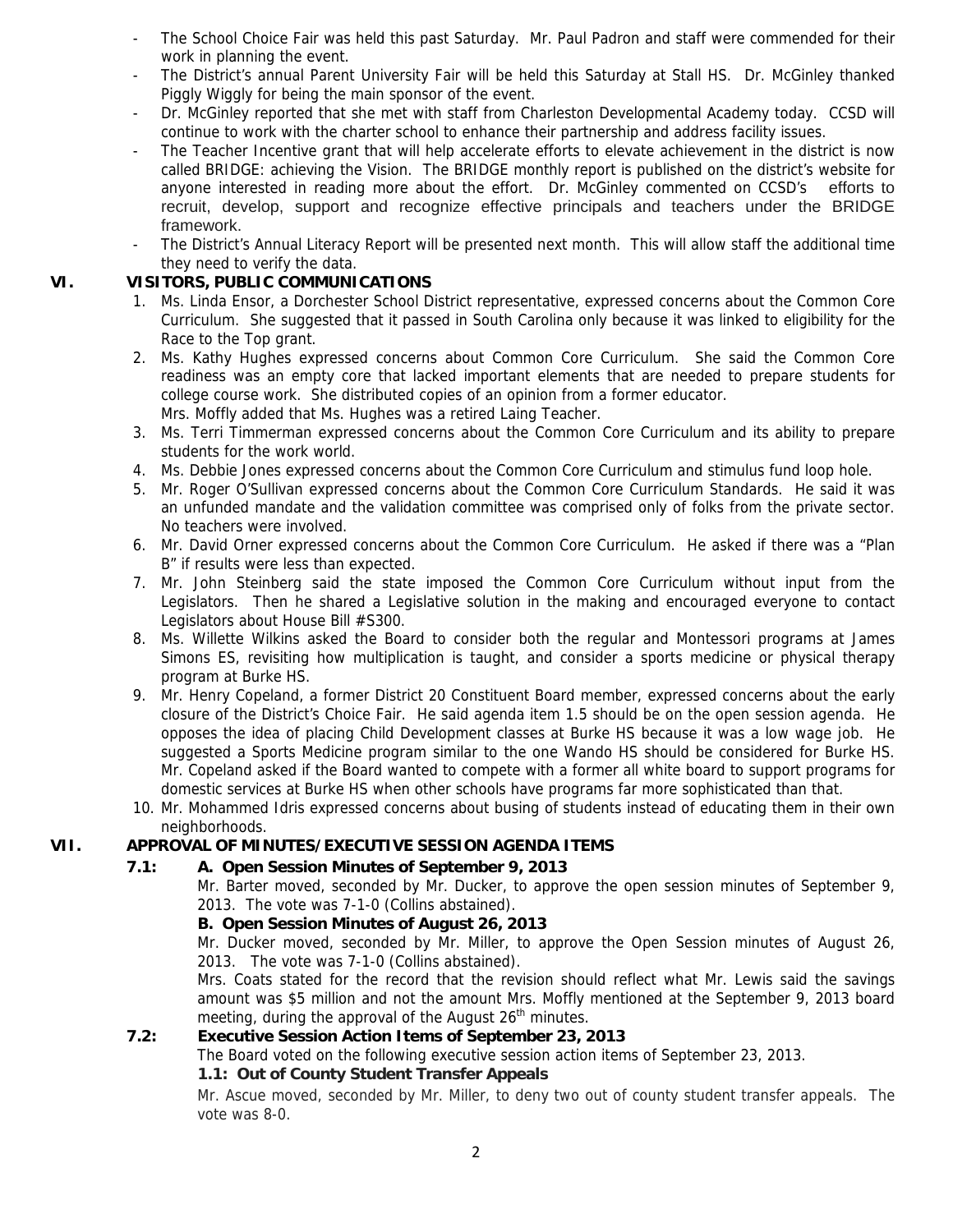### **1.2: Worker's Compensation Settlement – Mr. Michael Bobby, Chief Financial & Operations Officer**

Mr. Barter moved, seconded by Mr. Miller, to approve staff's recommendation for a worker's compensation settlement. The vote was 6-2 (Ducker and Garrett opposed).

### **1.3: Home School Application**

Mr. Garrett moved, seconded by Mr. Ducker, to approve a Home School Application. The vote was 8-0.

### **1.4: Legal Update – Mr. John Emerson, General Counsel**

The Board received a Legal Update from General Counsel. No action was taken.

 **1.5: Consideration of the Legal/Appropriate Use of Sales Tax Funds to design and construct spaces for additional Early Childhood (CTE) High School Courses at Low Country Tech at Burke High School Campus (Rhett Building)** – Moved to Open Session – see agenda item 11.1

### **7.3: A. Financial Minutes of September 9, 2013**

Mr. Garrett moved, seconded by Mr. Barter, to approve the financial minutes of September 9, 2013. The vote was 7-1-0 (Rev. Collins abstained).

### **B. March 11, 2013 Update**

The Board received the March 11, 2013 financial update as information.

#### **B. May 16, 2013 Update**

The Board received a May 16, 2013 financial update as information.

### **VIII. CAE UPDATE**

 **8.1: Annual Literacy Report – Mrs. Elizabeth Reidenbach, Director of Instructional Support Literacy Based Learning -** Pulled

The Annual Literacy Report was pulled from the agenda. The report will be presented to the Board on October 14, 2013.

### **8.2: Common Core Update – Dr. Lisa Herring, Chief Academic Officer**

Dr. Herring provided handouts and presented a Common Core State Standard (CCSS) Update as requested by Mr. Ducker at an earlier board meeting.

- Common Core Instructional Support Leaders in the Academic Division were recognized—Mrs. Ruth Taylor, Mrs. Betsy Reidenbach, Ms. Sara Scales, Mrs. Barbara Hairfield, Mr. Rodney Moore, Ms. Connie Williams, Ms. Carol Leopold, Ms. Constance Doperiela, Mr. Gary Beidleman, Mrs. Cathy Chick, Ms. Denise Zacherl, Ms. Jacinta McCown, Mr. Christopher Hagy & Ms. Amy Neloms
- Implementation of the CCSS was adopted by South Carolina July 2010 and expected to be fully implemented in 2013-14.
- CCSD began planning with the District's Implementation Team in 2010-11.
- The words Standards and Curriculum were defined.
- The Federal Government provided the opportunity for the district to receive a Race to the Top (RTT-D) grant. The district's RTT-D grant funding allows the district to implement 1:1 learning which is not a new curriculum or in lieu of the Common Core Standards.
- Common Core is a continuum that requires application of higher order thinking skills to real world situations. It is not a curriculum, but a standard. Examples of the SC Math Standard and Common Core State Standards were shared to illustrate the differences in the standards.
- A video presentation featuring two CCSD teachers illustrated the impact the Common Core Curriculum has had on CCSD students.
- Currently the district is using the Smarter Balance or PARCCC. The Education Oversight Committee will make a decision on which assessment is better. ASPIRE by ACT and other assessments are being considered.
- A project team is looking at the technology needs for the Common Core Curriculum. Keyboarding will begin earlier in elementary schools.
- Changing to the Common Core MAP Test may show a drop in student scores without full implementation of the CCSS standards.
- Additional CCSS Resources available:
	- o A Common Core APP is also downloadable for those with Smart phones.
	- o The State Department of Education website has additional information on the CCSS.

### **Questions:**

Mr. Ascue thanked Dr. Herring for doing a good job in unpacking the CCSS. He suggested a workshop be scheduled for further review of the CCSS. He asked if there were other curriculums that could be used. Dr. Herring said the Home Grown curriculum she mentioned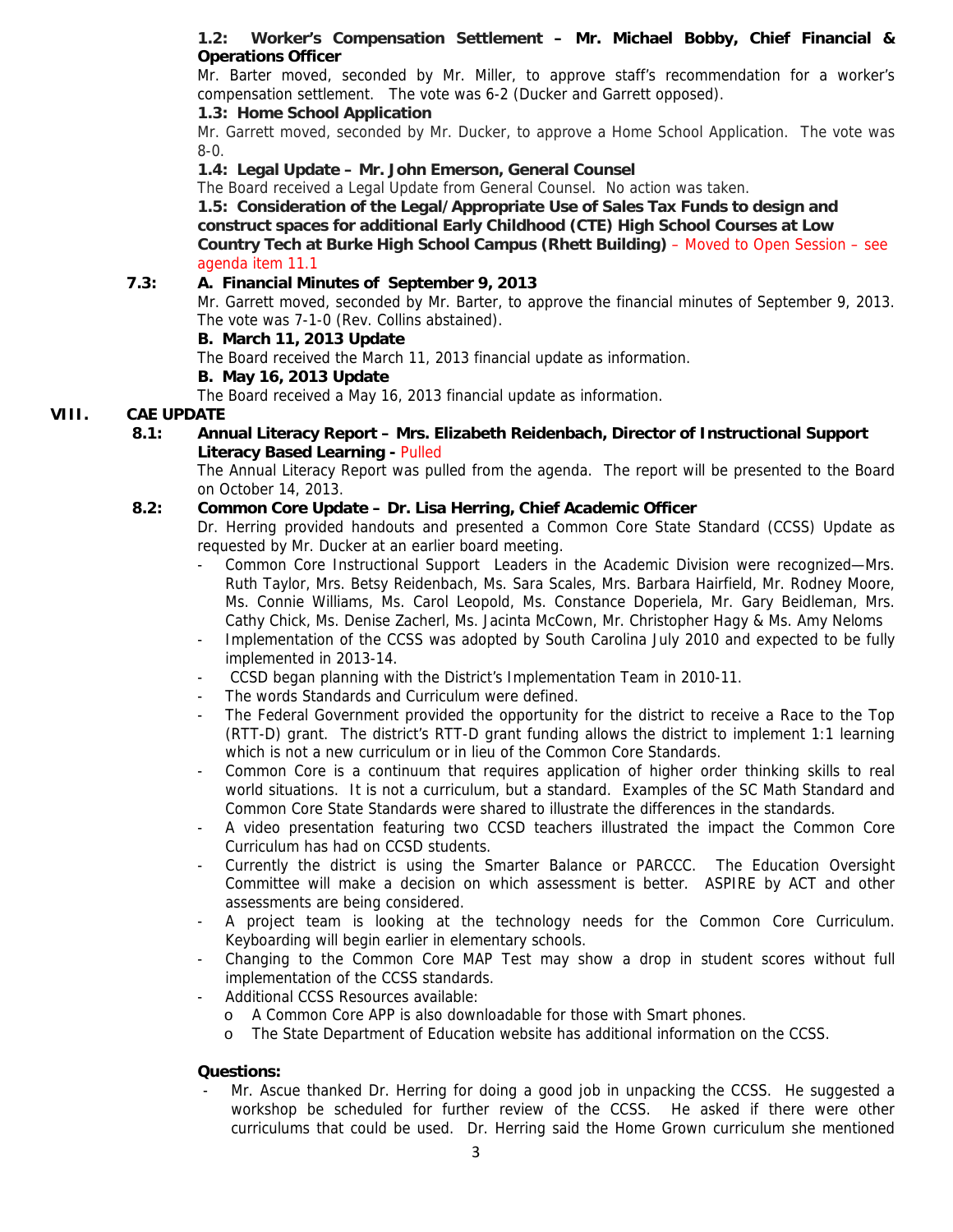earlier. Mr. Ascue asked about curriculum standards and placement of students. Dr. Herring said the delivery is not the same for every student. Mr. Ascue asked about 1:1 learning. Dr. Herring said the 1:1 learning met students at their individual levels. She suggested discussing it further at the upcoming workshop.

- Mr. Barter asked about courses beyond the core curriculum (Advanced Placement and Career Academies). Dr. Herring said publishers are changing their textbook options to include content and information to align with the CCSS. Standards have been embedded into CTE and other Common Core standards.
- Mr. Garrett said RTT-D has an individualized technology piece that did not align with the Common Core Curriculum. He questioned if the money was being spent wisely. Then he asked about the bandwidth capacity and sustainability of the Common Core. Dr. Herring referred the bandwidth question to Mr. John McCarron. The she said there would be a cost to sustain the practice after the grant.
- Mr. Ducker said more technology money would be needed to sustain the program. He asked about the decreased emphasis on classical reading mentioned earlier by someone addressing the Board. Dr. Herring said she needed more time to respond to his question. Mr. Ducker asked about the impact on math. Ms. Sara Scales said there is a pathway for  $8<sup>th</sup>$  grade Algebra to continue. Mr. Ducker asked what is being considered to address students that fall behind in reading and math. Dr. Herring said Literacy would address that issue. She also asked Mr. Ducker for the opportunity to unpack that data at a workshop.
- Mr. Ascue asked about data-line and if student's personal information is at risk. Ms. Michele English Watson said that was addressed earlier in NCLB. Parents are able to sign off on a document to say they do not want the data published. Mr. Ducker said that may change. Mrs. Watson said she investigate it further.
- Mrs. Moffly referred to page 7 of the handout. Then she questioned the Federal Government's involvement in the CCSS. Dr. Herring said she did not have the answer. Mrs. Moffly said it wasn't imperative for the district to adopt the CCSS to apply for the RTT-D grant. Mrs. Moffly expressed concerns about students not being able to get a two year degree and said last year she asked the Board to support House Bill 3014. Mrs. Moffly urged the Board to send a resolution to Legislators to encouraging them to reconsider the CCSS.
- Mrs. Coats inquired about staff. Dr. Herring shared information on new hires and their roles. Dr. Herring said a new person was hired to coordinate the efforts. Mrs. Coats asked about testing on the Smarter Balance curriculum. Dr. Herring said there are challenges with the use of technology. Elementary students must be trained to navigate the computer for testing. Mrs. Coats asked if there was a side-by-side comparison on the Smarter Balance and the Common Core Standards. Mrs. Betsy Reidenbach said there was a comparison of the two tests. The pilot was done to see how students reacted to the test. Mrs. Barbara Hairfield said the field test is potential item for an upcoming test. Dr. Herring spoke about districts that piloted the test and said no feedback was provided. The purpose was to see challenges and what teachers thought about the test administered. Dr. McGinley said CCSD did not know the difference. However, other states had data.
- Mr. Ducker asked if the standards were government standards or copyrighted by a company.
- Mr. Miller asked about the potential of students taking the same test and scores declined. He also asked how the district would address the issue of students not having home computers. Dr. McGinley said keyboarding efforts in elementary schools should address that issue. Dr. Herring said she asked that question at the state level and it led to ongoing questions. A committee is looking at infrastructure readiness prior to addressing those issues. The keyboarding effort will begin at the kindergarten level.
- Mr. Ascue asked if charter schools were included in this effort. Dr. Herring said training is offered to all schools to include charter schools.
- Dr. McGinley said when the state adopted the curriculum CCSD did not take a political stand but began preparing students. The questions raised were valid ones. Mrs. Barbara Hairfield, a CCSD Administrator who serves on the State Oversight Committee, said the state board gave permission to the State Oversight Committee to move forward with the Smarter Balance Assessment. CCSD chose to affiliate with the Smarter Balance. In SC no assessment could be used unless it is approved by the Education Oversight Committee. The State Board has given permission but the Education Oversight hasn't so the jury is still out.
- Dr. McGinley said she directed Mrs. Coats to a website with information about student privacy.
- Mr. Barter asked how many state adopted the CCSS. Dr. Herring said 45 states.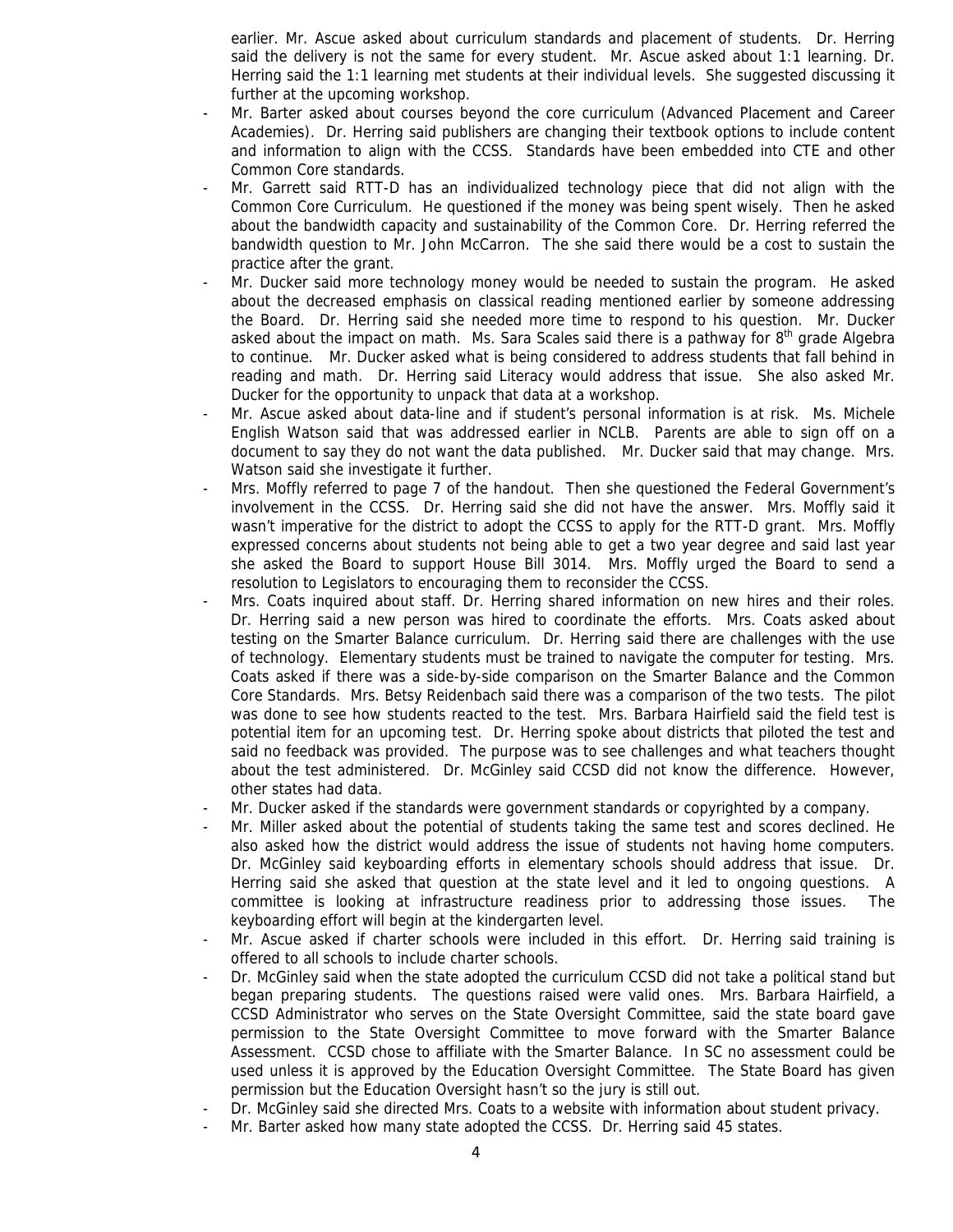#### **IX. MANAGEMENT REPORT(S)**

There were no management reports to come before the Board at this meeting.

#### **X. COMMITTEE REPORT(S)**

- **10.1: Audit & Finance Committee Mr. John Barter A. Resubmission of Revised Laing Middle School Roof Replacement – Moved to 11.1H**
- **10.2: Policy Committee Mr. Chris Fraser**  The Policy Committee did not make a report to the Board.
- **10.3: Strategic Education Committee Mr. Michael Miller**  The Strategic Education Committee did not make a report to the Board.
- **10.4: Ad Hoc Committee Mr. Tom Ducker**  The Ad Hoc Committee did not make a report to the Board.

### **XI. POTENTIAL CONSENT AGENDA ITEMS**

**11.1: Consideration of the Legal/Appropriate Use of Sales Tax Funds to design and construct spaces for additional Early Childhood (CTE) High School Courses at Low Country Tech at Burke High School Campus (Rhett Building) - Previously listed as agenda item 1.5**

Rev. Collins asked about the decision to use the Rhett Building and if sales tax money was approved earlier. Dr. McGinley said \$10 million is in the current plan to work on standing CTE opportunities for Burke. In a workshop held earlier, the zone recommendation to include a Child Development Lab, came from the School Leadership Program. It is not a "babysitting program." It teaches students about nutrition and early child development. Rev. Collins said he thought the funds were earmarked for another purpose. Dr. McGinley said it is an Early Childhood CTE elective course students could take.

Mrs. Moffly said the money could not be used because the referendum says the funding is for Low Country School at Burke.

Mr. Barter requested clarification. Mr. Bobby said there are two elements of the discussion. The primary one is the CTE program in question. But it opens the door to increase CTE at the Burke campus from the One Cent Sales Tax. The Board approved a referendum for six years to include \$5million to expand a CTE programming not confirming where LCTA would be at that time. The referendum language says the same. The intent of the language was to expand the CTE program, not defining the location, with funds identified. Mrs. Coats said it was done August 9, 2010. Mr. Bobby said the proposal is to expand the CTE program and talk later about how to do it to have it ready for the second semester. He said an agreement is needed to say that is the appropriate way to utilize that funding. He said this is an information action and would come back as an action item.

Rev. Collins asked if there would be Child Development courses at the Rhett Building. Mr. Bobby confirmed. Rev. Collins asked if this would have any bearing on the kindergarten seats. Mr. Bobby said there are two parts. They are marked A and B. Rev. Collins said he prefers having an engineering course or something more intense at Burke. Mr. Bobby said this plan didn't preclude other plans for the school. Mr. Bobby said further discussion was needed to address Rev. Collins' concern. Dr. McGinley asked Mr. Martin to address the Board. Then she said Mr. Cannon and Mr. Martin reviewed programs for the building two years ago. The culinary arts seats are not at the level of the culinary program at Wando HS. Mr. Martin shared other CTE courses offered at that facility mentioning the District's zone concept and intent to provide equity in each zone. He said courses offered at the Burke facility were coupled with the courses considered for the Rhett facility to promote the zone concept.

Mr. Garrett asked about enrollment at Low Country Technical Academy (LCTA). Mr. Martin said students at LCTA were counted in their home schools. Mr. Garrett asked about adding students to the Burke facility to avoid spending money for the Rhett facility. He said there wasn't enough time to get the project done within the timeline allowed and he did not favor the recommendation.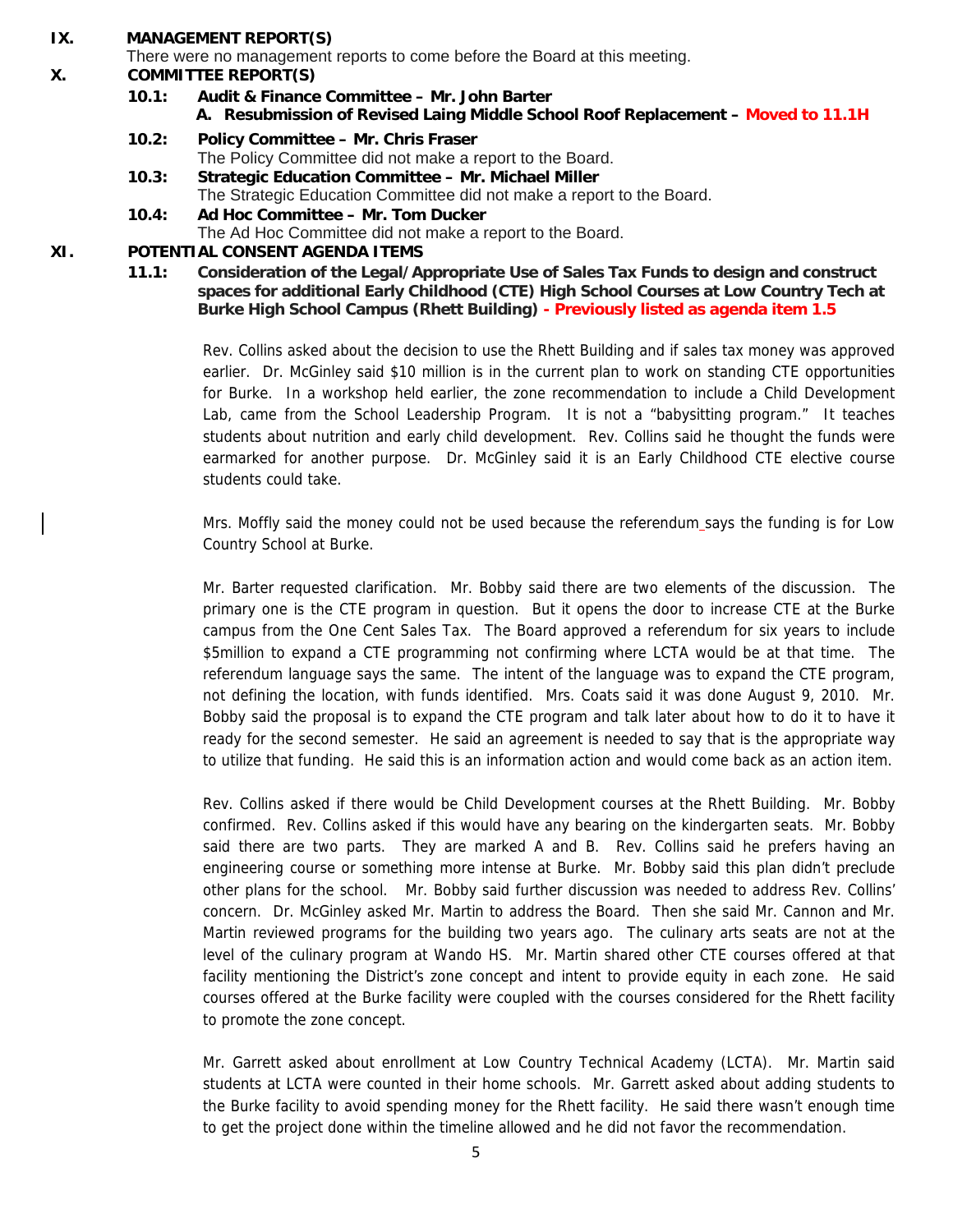Mrs. Coats asked about renovations to convert to CD classrooms. Mr. Bobby said it wouldn't be \$5 million. He did not want to guess the amount. However it would cost at either location-- Rhett or Burke. Mr. Garrett said CD could be added to James Simons based on the capacity information provided.

Mrs. Coats asked if there were seats in elementary schools to convert to CD classrooms. Mr. Lewis said the challenge with downtown schools is that converting schools to CD would not work because of the logistics of placing students on the second floor of a building. Most downtown schools are two story buildings. Further discussion is needed. Then Mr. Garrett suggested using the former Fraser ES facility. Mr. Lewis said the issue would be the same for the Fraser facility.

Mr. Ducker asked if that was why Stall HS and Garrett HS were modified. Mr. Lewis said both schools were renovated in the mid 90s and it was design-intent; instead of retrofit. Mr. Ducker said he was surprised that staff didn't ask for additional programs at the Rhett building rather than a CD program.

Mr. Miller asked if the referendum specified the list of courses to be offered at the Burke/Rhett building. Mrs. Coats said the ballot did not mention courses; only construction. Mr. Miller asked if having the CD class at Burke would generate more attendance. Mr. Martin said the request came from Mr. Cannon. He outlined the sequence of Early Childhood Education.

Mr. Barter asked if the proposal for the CD location was Rhett because of courses taught there or if because of its link to Early Childhood. Dr. McGinley said she probably confused the issue by trying to do both at the same time. Since there is a waiting list at Garrett for the Early Childhood courses, Mr. Cannon thought it would be a good idea to add it to the list of courses at Burke. A certified Early Childhood teacher with experience in teaching high school courses would teach the course. If this is not a good idea, she is willing to take it off the table. CTE students would be required to spend time in the CD classroom. Mr. Martin said Garrett HS and Stall HS had similar programs.

Dr. Winbush said the intent was to improve graduation rate and improve revenue because both students and teachers could enroll their kids in the CD program. The CD program was not compromised in any way. The person over the course would have dual certification.

Mrs. Moffly spoke about an incident involving a Garrett student whose inappropriate behavior caused him to be removed from the school. Mrs. Moffly asked how many students had kids that would enroll in the CD program. Mr. Martin did not have the answer to that question. Mrs. Moffly reminded everyone that growth should supersede everything else and programs should be driven by demands. She disagreed with Mr. Lewis' explanation about using one story facilities for CD programs.

Mr. Ascue asked about the number of students interested in the teaching profession and said he would like to see them return to teach in CCSD schools.

Mrs. Coats said the board agreed earlier to add early childhood seats.

Dr. McGinley reminded everyone that buildings, such as James Simons ES, were designed for a purpose and it would be premature to renovate brand new buildings. It is necessary to discuss which programs are needed.

At 7:58pm the Board decided to take a break. At 8:05pm the Board reconvened in Open Session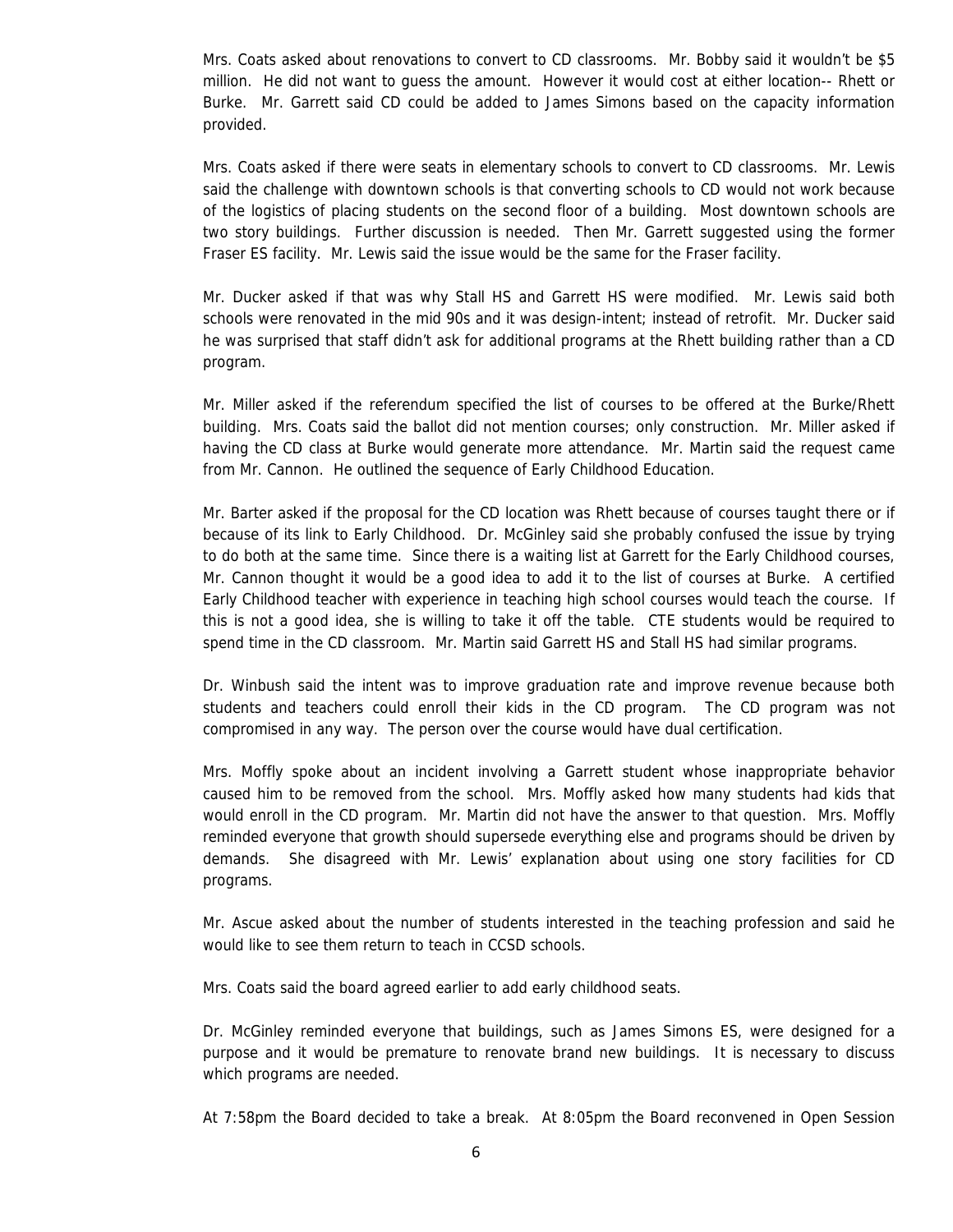with eight members present.

Rev. Collins asked about a blend of high-end programs for the Rhett Building. Then he said most courses offered there were not high-end courses. Mr. Martin said the high-end courses were Technology—web design, networking, Green energy, etc. Rev. Collins reiterated that he wanted a greater blend of high-end programs at Burke. Mr. Martin said there is already a high-end blend and businesses advised teachers of what is needed to meet needs of the workplace. Rev. Collins said he wanted programs that would have a good impact on students and increase diversity.

### **A. SCSBA Membership Renewal - Previously listed as agenda item 11.1B**

Mr. Barter moved, seconded by Mr. Ascue, to approve the South Carolina School Boards Association membership renewal for 2013-14 in the amount of \$32,700.00. The funding source is General Operating funds – CCSD Board of Trustees (\$30,000 - membership) and Legal Services (\$2,700 – Policy Services, Legal Defense Fund, and Board Policy Online Maintenance). The vote was 7-1 (Moffly opposed).

Mrs. Moffly questioned the value of the SCSBA membership except for being able to take a part in the South Carolina School Boards Insurance Trust and Board Orientation. She said SCSBA was a lobbyist group that supported things she would not endorse. Mrs. Moffly said Greenville School District was not a member of the SCSBA. However, Mr. Ascue said they are. Mrs. Moffly concluded that it's an unnecessary expense.

Mr. Ascue SCSBA members allows CCSD to "have a say" in education leadership across the state.

#### **B. SCSBA 2013 Delegate Assembly - Previously listed as agenda item 11.1A**

Mr. Garrett nominated Mr. Miller to serve as a Delegate. Mr. Ascue nominated Mrs. Moffly to serve as a Delegate. Mrs. Moffly nominated Rev. Collins as an Alternate at the 2013 SCSBA Delegate Assembly. The vote was 8-0 for the two delegates and alternate.

#### **C. Montessori Community School of Charleston**

Mr. Ascue moved, seconded by Mr. Garrett, to reallocate savings, located in the Montessori Community School of Charleston (QSCB Project #5969), in the amount of \$350,000.00, to Wando Sports Medicine (QSCB Project #5957) in order to award a Not to Exceed Change Order to Contractor Construction Inc. The vote was 6-2 (Ducker and Miller opposed).

Rev. Collins asked if the money could be used for something else. Mr. Bobby said he didn't have an answer. An agenda item was brought to the Board earlier and it was determined by staff that this is a good use for this money given the time constraints.

Mr. Ducker asked the initial allocation. Mr. Bobby said it was a high amount until the experts worked through the details. Mr. Lewis said the amount estimated. Now they have an actual amount.

#### **D. Wando Sports Medicine**

Mr. Barter moved, seconded by Mr. Ascue, to authorize staff to enter a Not to Exceed (NTE) Change Order , in the amount of \$580,000.00, with Contract Construction, Inc. for the Center of Advanced Studies at Wando Sports Medicine Program. The vote was 6-2 (Ducker and Miller opposed).

### **E. Race to the Top-District Grant Budget Approvals – Mr. Michael Bobby, Chief Financial & Operations Officer**

Mr. Barter moved, seconded by Mr. Ascue, to approve two budget items (Reinventing Schools Coalition - \$1,089,160 and Metis Associates - \$165,440 in support of the Race to the Top-District Grant Budget approvals. The vote was 6-2 (Miller and Moffly opposed).

Rev. Collins asked who was doing the work. Dr. Herring said Metis is the outside evaluator that would provide evaluation and RISC would provide professional development services.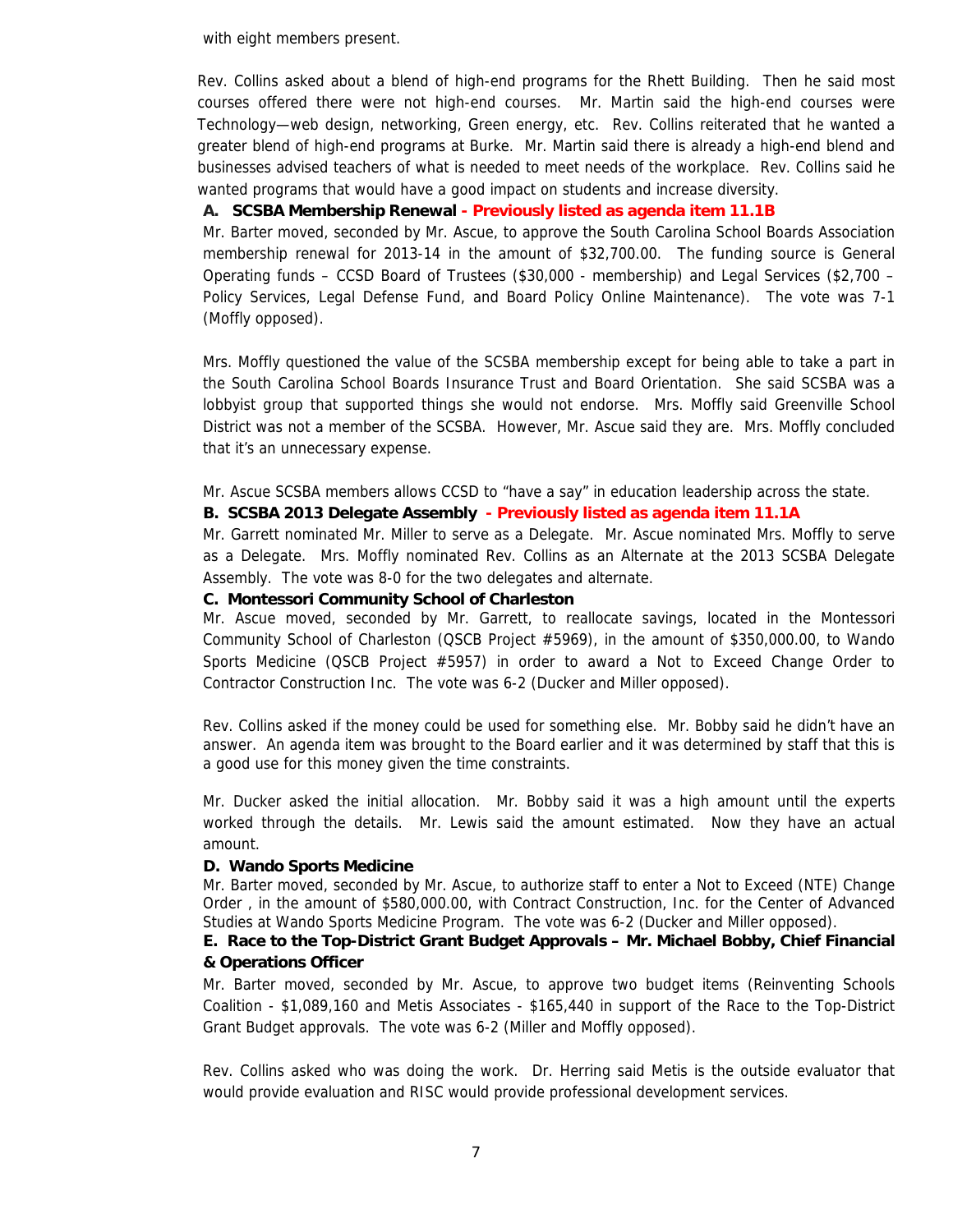Mrs. Moffly asked how the district determined which exemptions required board approval. Mr. Bobby said the exemptions were in accordance to the procurement code. Mrs. Moffly asked about auditors and approval requirements. Mr. Bobby said the actual audit of programs would be included in the district's annual audit.

 **F. School Community Task Force Membership for District-wide Issues – Dr. Nancy J. McGinley, Superintendent of Schools** 

Mr. Garrett moved, seconded by Mr. Barter, to approve the recommendation to adhere to the School Community Task Force Membership format previously approved by the board. The vote was 5-3 (Collins, Miller and Moffly opposed).

Mr. Barter said the recommendation did not say how many positions would be eliminated. Dr. McGinley said some groups had 40 members or more, which made it difficult to manage. The suggested reduction would have one teacher per school and the School Improvement Council or PTA representative. Mrs. Michele English-Watson added that there were 69 members on the District 20 Task Force.

Mr. Miller said some districts would have larger task forces. He suggested the SIC and PTA representatives remain on the Task Force and other community representatives, such as neighborhood association leaders, be reduced to a non-voting position, only providing information. Mrs. Coats disagreed and said she preferred receiving information from neighborhood groups so they could hear why kids aren't attending neighborhood schools. Mr. Miller said their voices should be heard but they don't need to vote.

Rev. Collins said it would be wiser to increase parents on the team because they would be impacted. Mrs. Coats said that would make the 69 members go up to 90 members.

Mrs. Coats said the request specifically addresses the two groups listed on the recommendation. However, staff may ask the board to approve other adjustments at a later time. Rev. Collins said he didn't want the business community to have the greatest impact. Mr. Ascue said that was not the case. Rev. Collins said parents were outnumbered because principals, teachers, business, faith, education communities, volunteers, associate superintendents, and additional members approved by the school. Dr. McGinley referred Rev. Collins to the recommendation written by staff and said the intent is to reduce the number because of the difficulty of working with large groups. District 20 has twenty-two neighborhood associations and Mt. Pleasant also has a large number. Having fortyfour members versus fifty-six members isn't worth the argument. Rev. Collins said he would not support a reduction of SIC and PTA representatives. Also he wants the facilitator to work with the group.

After Mr. Ducker asked Rev. Collins if would offer an alternate motion, Rev. Collins moved, seconded by Mr. Ducker, to add one parent for the impacted school, 2 PTA representatives, 2 SIC representatives, subtract one at large member and one parent (out of the school). The vote failed 4-4 (Ascue, Barter, Coats and Garrett opposed).

Mrs. Moffly questioned why the two groups in question were coming forth at this time. Dr. McGinley said both are large groups.

#### **G. Health Advisory Committee – Student Applicants**

The Board voted to fill the two student seats on the Health Advisory Committee. The vote was 8-0.

- Mr. Miller nominated Margaret Wiwuga of North Charleston HS.
- Mr. Ascue nominated Hope Snell of Wando HS.

Mr. Barter asked about students who did not provide resumes. Mrs. Coats said, in some cases, the principal may not have informed the student in time to prepare a resume.